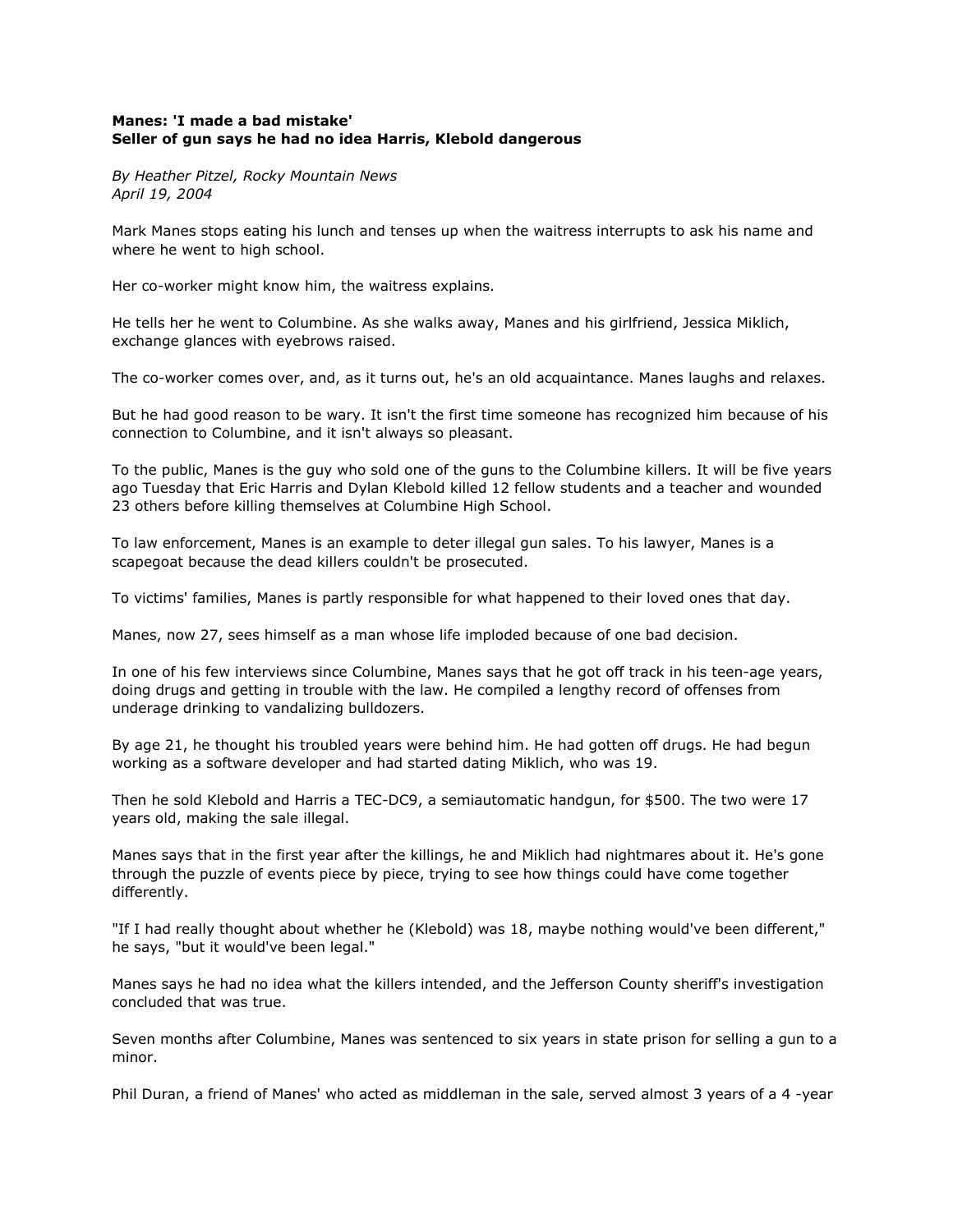sentence on the same charges and was paroled Nov. 8, 2003.

Manes served about 19 months in the Huerfano and Sterling correctional facilities before he was released in June 2001 to a halfway house in Lakewood.

## A young couple starting out

Since February 2002, Manes has been allowed to live on his own, but he is required to wear an ankle monitor 24 hours a day, among other restrictions. He has been denied parole three times, but his mandatory release date for parole is in May.

He has returned to computer programming for his former employer, where he says co-workers have been supportive. He lives with 24-year-old Miklich, whom he started dating two months before Columbine.

The inside of their rented white house on a cul-de-sac in Lakewood looks like the home of a couple just starting out: a hand-me-down, avocado-green velveteen chair and a gray couch, a framed collage of family pictures on the wall next to a frameless Kandinsky poster. A pack of Camel Lights lies on the black coffee table.

Miklich is working on her undergraduate degree at Metropolitan State College, hoping to become a literature or history professor someday. As she sits on the couch and talks about the past, her almost constant smile fades.

"Visiting Mark in prison, having to leave him there, was one of the hardest things in life," she says. "When he got out, I had to get to know him again. . . . I was always really proud of Mark and proud to stand by him. I was really depressed for a while. I feel really lucky now; it strengthened our bond."

'Never socially accepted'

Manes, a lanky 6 feet 7 inches tall with long, brown hair pulled back in a ponytail, sits in his living room, trying to calm their dog, Heidi. He speaks slowly in low tones about how he ended up in a courtroom after Columbine.

He grew up in a middle-class home in Littleton with two adopted older brothers who are developmentally disabled. They commanded much of his parents' time. According to the probation department's report to court, Manes, who wasn't adopted, "began to test boundaries at home as a way of gaining attention from his parents."

Eventually he turned to mischief, drugs and the wrong kind of friends.

"I still toss around why I ever went in that direction," Manes says. "I was never socially accepted. . . . I got beat up all the time."

During Manes' freshman year at Columbine, Phil Duran moved in down the street, and they became best friends, except for the period when Manes was doing drugs. Duran didn't approve of that.

By the time Manes met the Columbine killers, he had moved past the drug scene.

A job offer as a software developer had prompted him to quit drugs and make a fresh start. After a two-week family trip to Europe, he had quit Arapahoe Community College, where he carried almost a 3.6 grade point average. He moved in with his parents, broke ties with his former life and started his new job.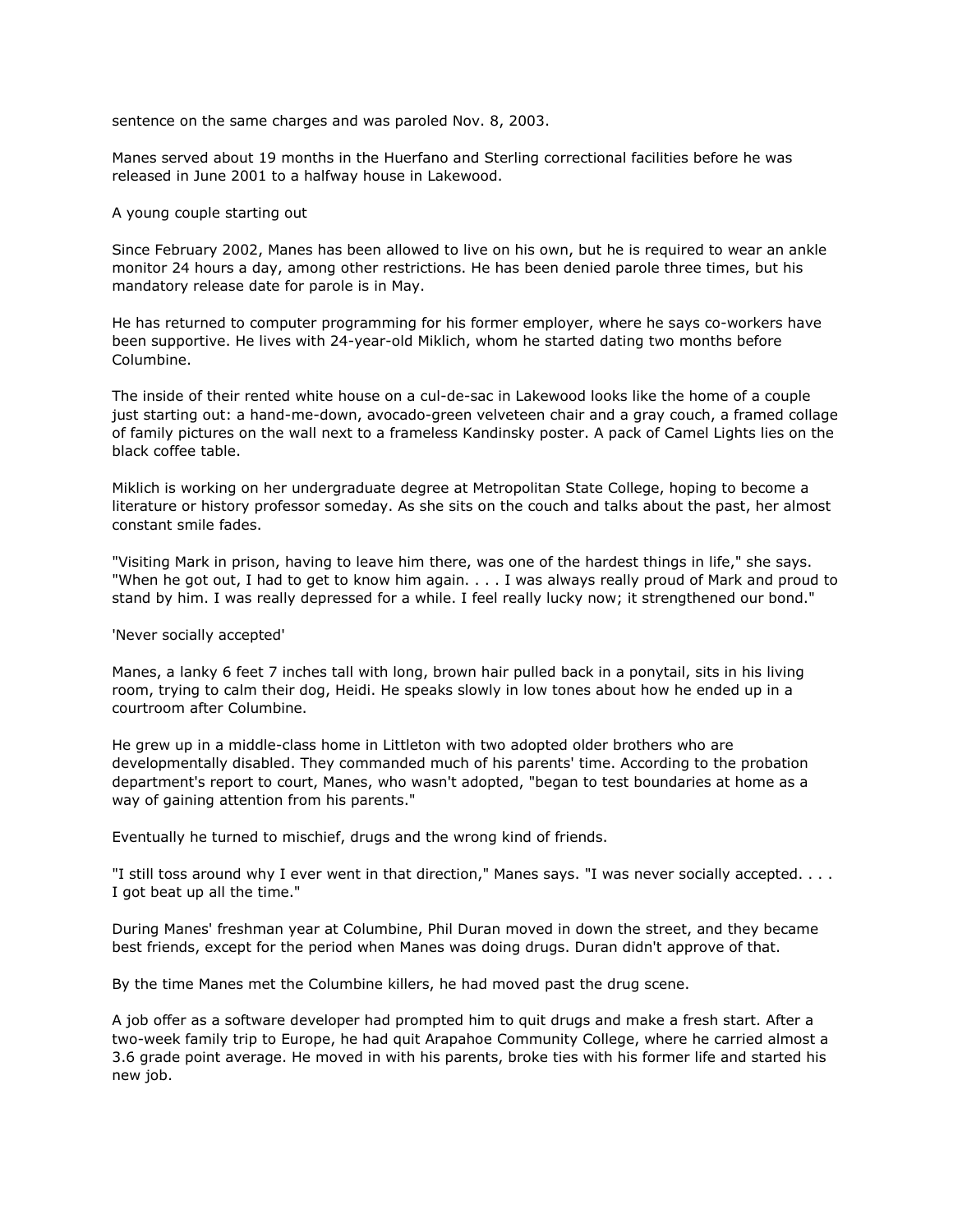His interest in guns, however, had just begun. At the age of 20, he made friends who enjoyed camping and hunting, and that sparked his interest in firearms. Manes bought the TEC-DC9 for \$500 at the first gun show he attended in August 1998 and practiced shooting it on camping trips.

Duran, meanwhile, was working with Klebold and Harris at a Blackjack Pizza shop. He introduced them to Manes at a gun show in Denver because they wanted to buy his TEC-DC9.

"At the gun show, I asked Phil if they were cool," Manes says. "They were computer guys like me, and ahead of me at that age."

Manes found a booth with the type of gun he was selling to show the boys what it looked like.

Had the sale not happened, he says, he would have placed an ad in the paper. He considered the gun a piece of junk.

Klebold asked to pay \$300 at the time and the rest later. Because customers must be 18 to get into gun shows and Klebold and Harris were high school seniors, Manes says their age didn't cross his mind.

"Dylan came over that night. It's the first time I really talked to him," Manes says. "He was already working with Linux, an advanced computer operating system, and he was in high school. They needed to wait for their next paycheck to give me the other \$200. A few weeks went by, and they gave it to Phil."

Manes and his friends regularly went shooting in the woods, so that night he extended an invitation to Klebold for him and Harris to go along. And they did several times over the next few months.

On March 6, 1999, the only time they videotaped themselves shooting guns, Klebold and Harris told Manes they had a surprise. It was the sawed-off shotguns they would use at Columbine.

"Every time we went shooting," Manes says, "we would see three or four other groups doing the same type of thing. It's really not as unusual as it was made out to be."

The videotape shows Klebold and Harris clowning around. At one point, Klebold looks at a bullet hole in a tree trunk and says, "Imagine that in someone's f------ brain."

But Manes says he had no idea that Klebold and Harris were dangerous.

Miklich accompanied Manes on weekly shooting excursions, including the videotaped trip. That was the first time she met the killers.

"I don't want to say they were nondescript," she says. "They were nice enough, but not enough to start a conversation. We had no connection after (shooting in the woods). They seemed a little weird, but they were just boys. I was only two years removed from their age. They seemed like boys playing their war games."

On April 20, 1999, those war games turned into real carnage.

## 'I just freaked'

Manes says Duran, who was working for a cable company by that time, called him at work from Chicago. Duran had two younger siblings at Columbine: Simon, a sophomore, and Julia, a senior.

"Phil said, 'My sister says she thinks it's Dylan and Eric. Go to -ABCNews.com.' I just freaked," Manes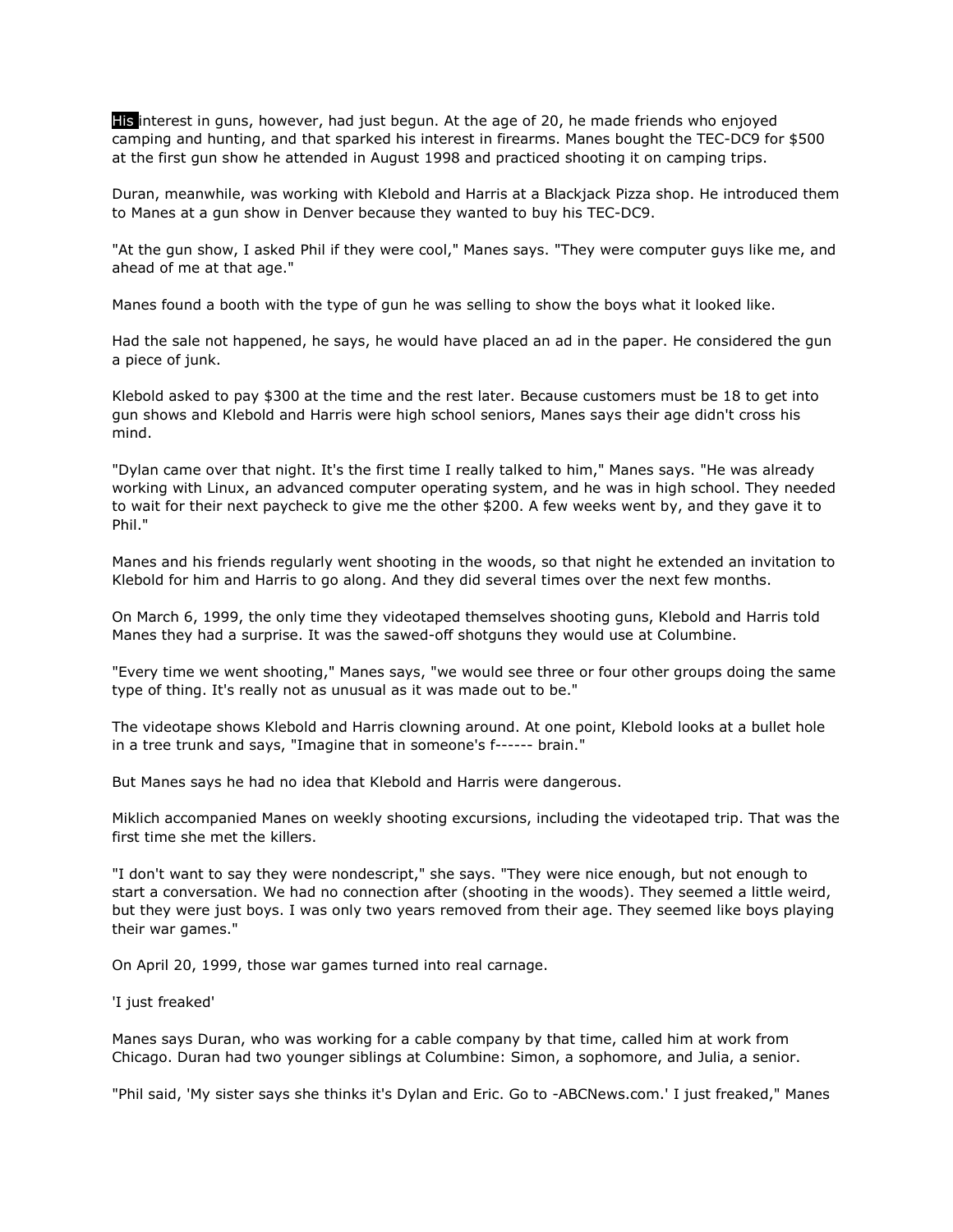says. "He asked, 'You think they're using your TEC-9?' Why wouldn't they? I was smoking cigarettes frantically."

The day of Columbine was the -second anniversary of the death of one of Miklich's friends in a car accident. Miklich had planned a day of meditation, driving to the mountains and going to the cemetery.

She was driving when she heard on the radio what was going on at the high school. She didn't call Manes until about 7 p.m. because she didn't connect him to Columbine.

"He was completely devastated," she says. "He said, 'I need you. Do you remember those people we went shooting with?' "

He told his parents that day, and they counseled him to get a lawyer.

Within two weeks, authorities with the federal Bureau of Alcohol, Tobacco, Firearms and Explosives contacted Manes. He says he remembers because it was the day he met for a second time with a lawyer.

When the arrest warrant was issued May 3, 1999, Manes turned himself in. His parents bailed him out and helped him dodge the horde of cameras and reporters awaiting him outside the sheriff's department. They dropped him off at a -hotel, he says, where he stayed while media camped in front of his -parents' home for two days.

"From April until November (when he was sentenced), I was the target of everyone's rage," Manes says. "Media coverage was all negative. I was really frustrated."

He felt the public's misperception of him grew and the grieving families' anger was inflamed.

"I definitely have a lot of sympathy for what they're going through. I can't even imagine what it's like," he says. "I have this feeling I'm their enemy."

Miklich says it was difficult to see Manes being vilified by the media and to hear the families' anger directed at him.

"One woman said Mark should be shot in every place her son was shot," Miklich says.

The type of gun Manes sold had been banned from manufacture as an assault weapon in 1994. The gun could be sold at retail stores or in private sales, but couldn't be legally purchased from a firearms dealer by anyone under 21 or from a private seller by anyone under 18.

Manes pleaded guilty in Jefferson County District Court to two felonies - providing a gun to a minor and illegal possession of a sawed-off shotgun. The second charge was filed because Manes had fired Klebold's and Harris' sawed-off shotguns in the woods at Rampart Range.

Jefferson County District Judge Henry Nieto sentenced Manes in November 1999 to three years for the possession charge, which ran concurrently with the six-year sentence for selling a gun to a minor.

Manes' attorney, Robert Ransome, maintains that his client was made a scapegoat.

Although Klebold was 17 when he died, Harris had turned 18 on April 9, before Columbine. That meant Harris legally could have bought the guns used at Columbine.

Manes took full responsibility for selling the gun, Ransome says, and didn't waste taxpayer money on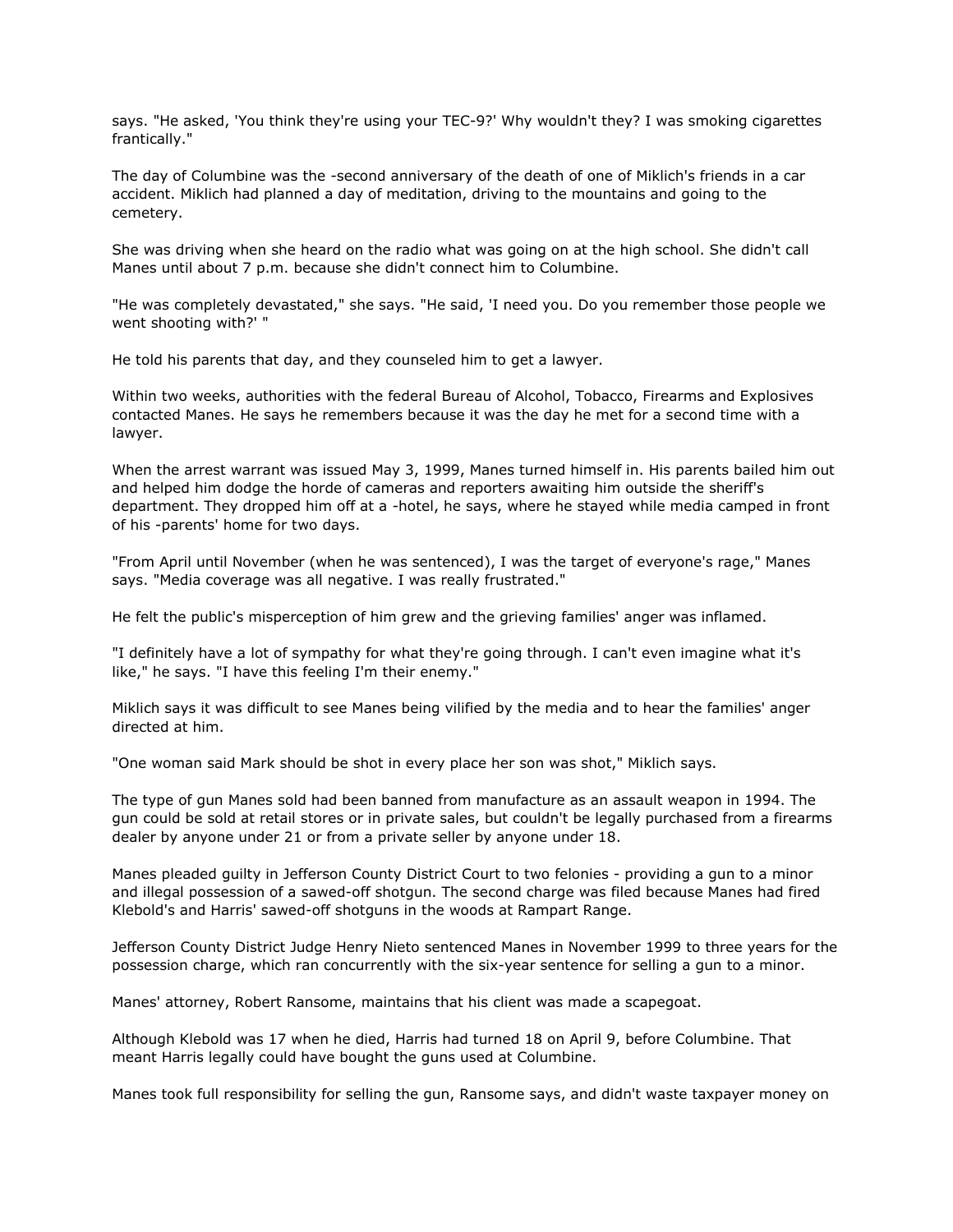a trial that would have prolonged the families' grief.

"Mark took the high road in this case," Ransome says.

A grieving parent's view

Tom Mauser, who lost his son, Daniel, at Columbine and has become a gun-control activist, thought at the time that Manes' sentence was appropriate, though he says he thinks that other victims' families had harsher feelings.

But after seeing the video of Manes and the killers when it was released to the public in October 2003, Mauser says a longer sentence may have been appropriate. The video raised questions for Mauser about whether Manes and Duran, who went shooting three times with the killers, had an inkling that Klebold and Harris were unstable.

"Or did Manes and Duran ignore clues, rationalize them away?" he says.

"Saying 'I'm sorry' at sentencing isn't worth anything," Mauser says. "Who doesn't say they're sorry when their ass is on the line?"

On the third anniversary of Columbine, before seeing the video, Mauser wrote on Daniel's memorial Web site about the need for reconciliation, for the killers' families, victims' families and law enforcement to gather and acknowledge the harm done to one another.

Two years later Mauser still wants a public forum for discussion. He would like to hear from Manes and Duran to help the community learn from what happened.

"Prison is punishment - society's punishment," Mauser says. "Redemption is what you do with your life after prison. They could talk to kids about the dangers of guns."

Manes is under court order not to speak to the victims or their families. Until recently, Ransome had counseled Manes not to speak to the press.

"Mark's very shy and quiet. . . . It's always a risk when a client opens his mouth," Ransome says. "It's the safer route not to talk. He didn't want to, and it wasn't a safe route. Now those decisions are his, not mine."

Manes doesn't see himself going around to schools to talk to kids.

"I wouldn't have had a problem doing community service had it been ordered," he says. "Doing my sentence was a big community service. I taught computer classes to inmates and helped the chaplain. I've never been one for public speaking."

Manes says he meant it when he spoke at his sentencing about how distraught and sorry he was.

"There's not anything I could have said that would have made anybody happy," he says. "It was really hard to get up there. It was honest. Selling the gun was a stupid thing to do."

His sentencing day was probably the worst day of his life, Manes says.

"It was two hours of being blamed for the deaths of all these children, everyone pushing for life sentences or death. It was solely vengeance. It wasn't ever punishment. It was vengeance for their children's deaths. I understand that anger is one of the first stages of grieving. But media involvement really pulled that anger out until someone paid for it."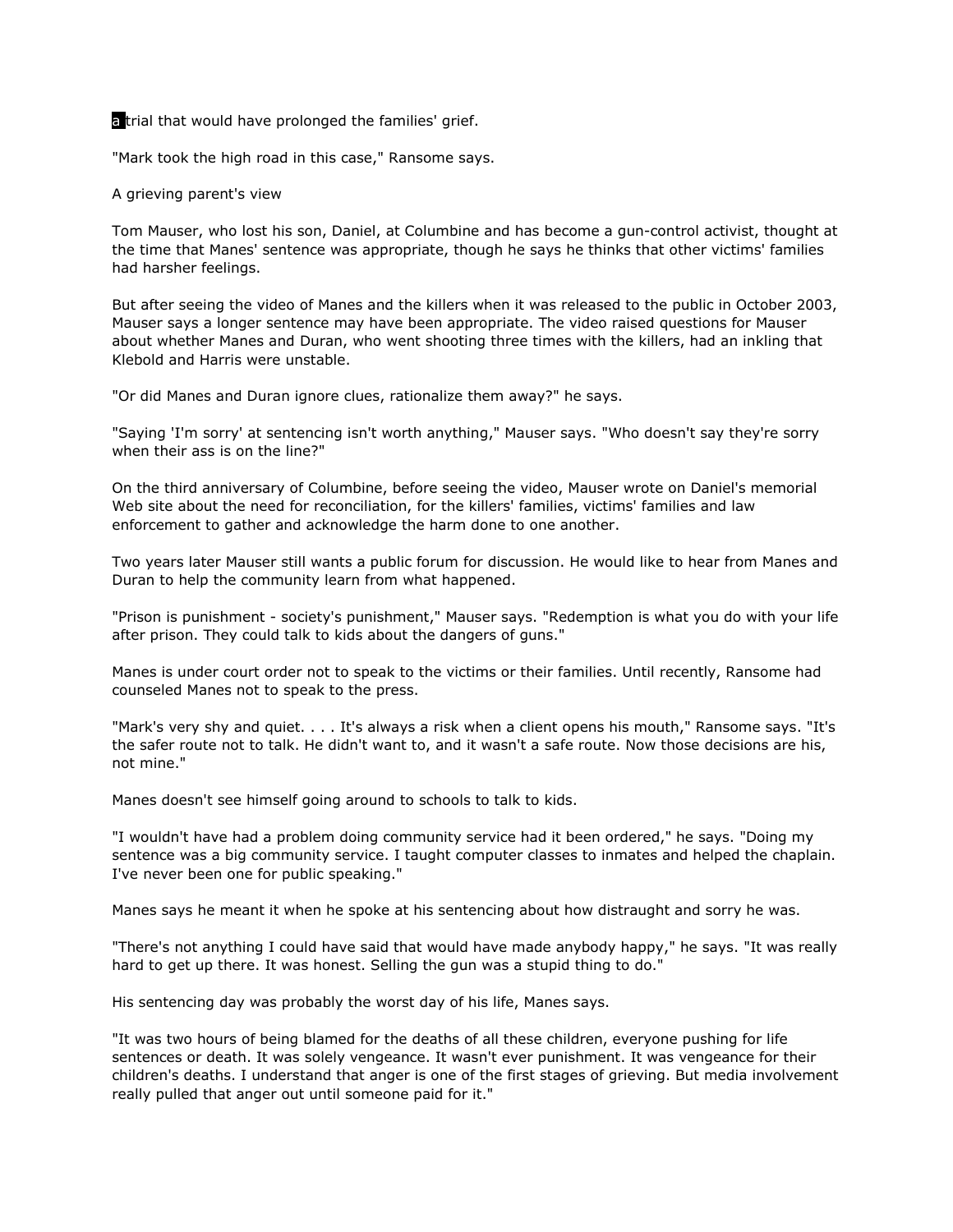Judge Nieto, who is now on the Colorado Court of Appeals, declined to be interviewed.

Duran and his attorney, Matt DePetro, also declined interviews.

Until the day before sentencing, Manes says he thought he might not go to prison at all. He hadn't had any legal troubles for two years, and the most recent three were for a -minor possessing alcohol when he was 18, 19 and 20 years old, according to court documents.

Probation officer Marianne Rayburn wrote in her report to the court that psychological testing showed Manes wasn't a threat to society. She recommended probation, but said county jail time and community service were warranted based on the seriousness of the case.

Steve Jensen, who has a reputation as one of Jefferson County's toughest prosecutors, says that Manes' and Duran's sentences were among the most emotional for him in his 19 years as a prosecutor. The sentences were appropriate, he says.

"If we're not going to ask for a tough sentence in this case, I ask you, in what case would we ask for a tough sentence?" Jensen says. "It's difficult to conceive of more terror, more angst, than that caused in this community."

He says he could have asked for as much as 18 years, "but he probably wouldn't have gotten it."

A primary function of a sentence is deterrence, Jensen says, both for the defendant and the public.

Jensen says he wants people to think of Manes and Duran before giving a gun to a juvenile.

"If everyone had said no," Jensen says, "then possibly, possibly, this wouldn't have happened."

The other three guns used by the killers came from Robyn Anderson, who attended Columbine and went to prom with Klebold. She bought one gun for Klebold and two for Harris at a gun show. The transfer of such long-arm guns to juveniles wasn't illegal then, though it is now.

Anderson had no clue that the teens would use the gun for a shooting rampage, says her attorney, Richard Everstine. "No one did."

Richard Weatherbee, law enforcement coordinator for the U.S. Attorney's Office in Denver, says that Manes was in the wrong place at the wrong time.

"The two people who should have been prosecuted were dead before we even knew who they were," he says. "It's like, 'OK, who do we go after next?' Maybe that's wrong, but the reality is when you have horrendous crimes like this, people want to see justice done."

Miklich admits that she worried after Columbine that she also might face possession charges because she was in the video shooting the -killers' sawed-off shotguns.

She was given immunity because her testimony would have been needed to authenticate the videotape in case of a trial.

'Guns are too final'

Miklich says she remembers feeling powerful when she shot guns years ago. But now she thinks society would be better off without guns, even for police officers.